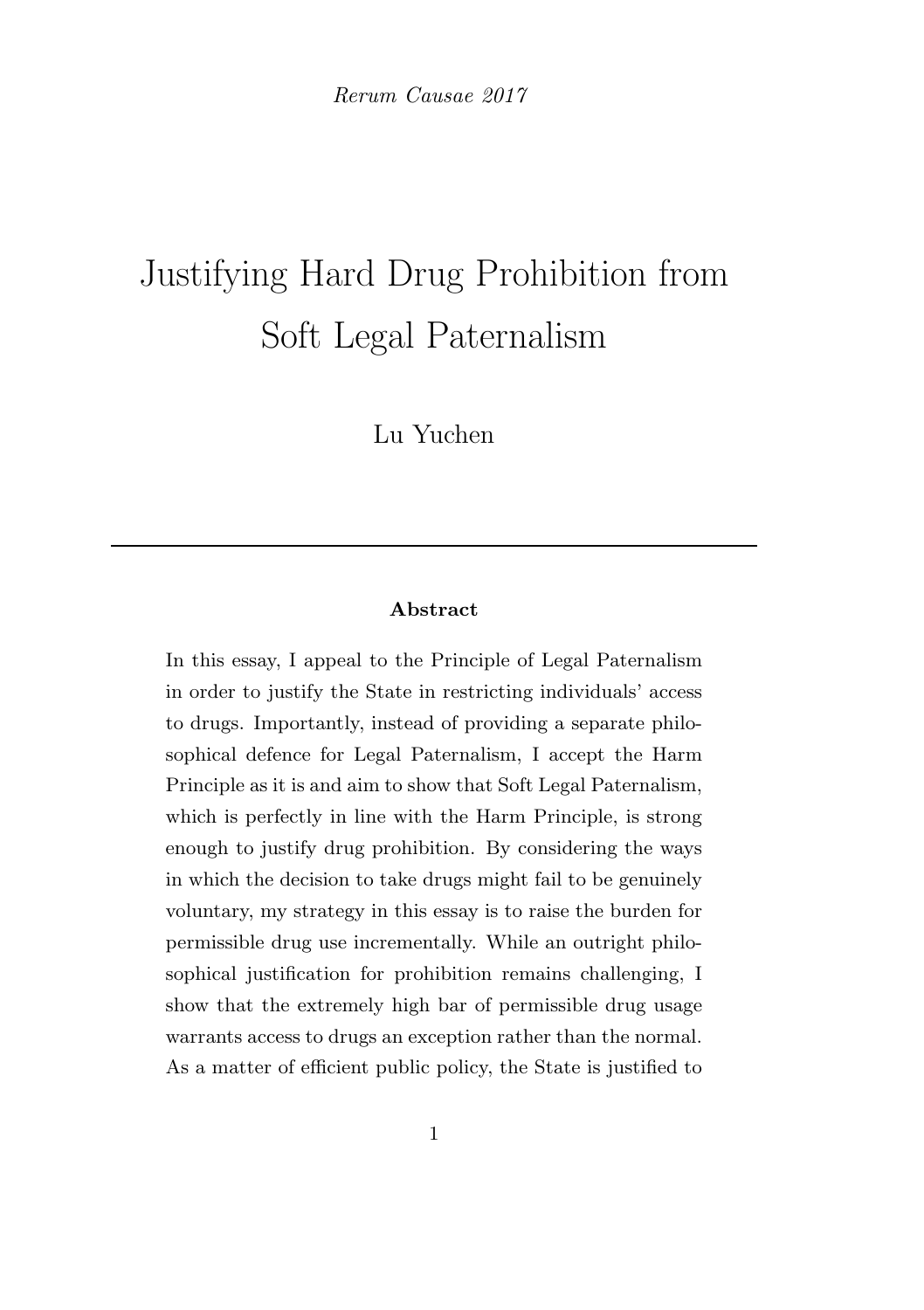continue current prohibition on hard drugs.

The Harm Principle (HP) holds that a necessary condition for State to exercise coercion against individuals is to prevent harm to others. The Principle of Legal Paternalism (LP) argues that even in the absence of third-party harms as demanded by HP, the State is still justified to limit personal liberty in order to prevent self-damaging acts. In justifying restriction on individuals' access to drugs, as Hugh LaFollette notes (2002), the State appeals simultaneously to harm to others and harm to oneself. In the former case, the principle at stake, HP, is widely accepted, but researchers struggle to prove 1) harm to others is a direct result of drug use and 2) comparatively, keeping drugs illegal produce less third-party harm than a legalized scheme. In the latter case, while we have overwhelming evidence about the drugs' harm to an individual's physical, psychological and social wellbeing (Wilson 2002), LP as a general principle remains controversial and suffers from a lack of cogent philosophical justification.

For the purpose of this essay, I take HP without objection. I provide several soft LP considerations which are compatible with HP. While none of the consideration is capable of denying individuals' access to drugs conclusively, I argue that each raises the bar of permissible drug use significantly. When taken together, LP justifies current prohibition of drugs as a matter of efficient public policy.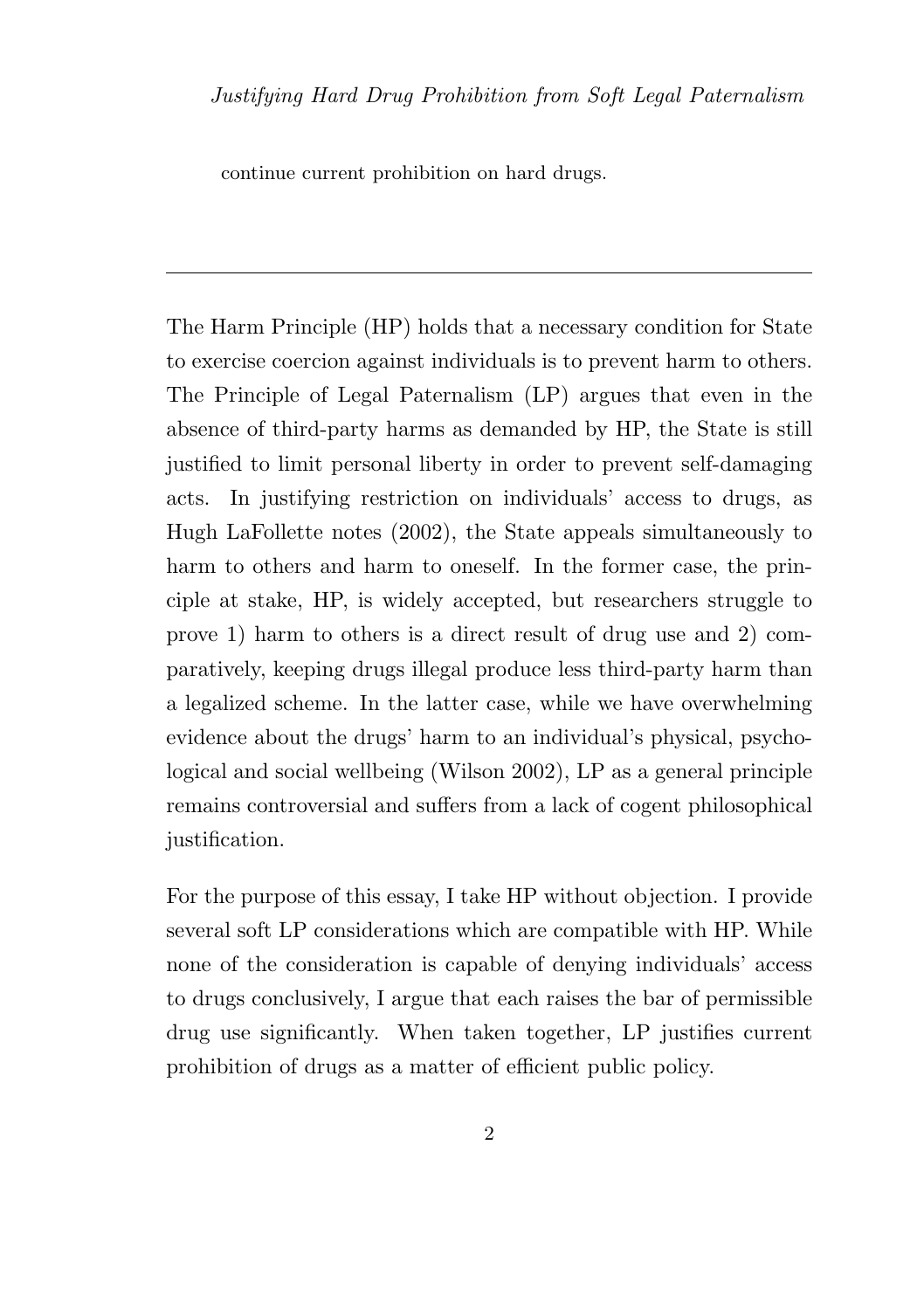## Lu Yuchen

To be abundantly clear, the drugs I refer to are strong hard drugs, as opposed to marginal cases such as marijuana and LSD. Hard drugs<sup>1</sup> are substances that, even in small doses, fundamentally interfere with the natural functioning of body metabolism and brain chemistry, result in physical addiction and severe, irreversible physical harm.

Soft LP concedes to HP that purely self-regarding choices, regardless of consequence, should be left alone, but argues that if the choice is not voluntary, the State is justified to intervene. There are several reasons why a choice might fail to be truly autonomous or voluntary.

1) The choice may not be informed. Say S wants to cut down weight, but mistakenly believes that heroin's sole medical effect is weight-loss. Clearly, S's choice to take heroin is not meaningfully autonomous, as S is not fulling the relevant preference (Goodin 2002) of cutting down weight. But how do we know if S is fully informed? Provided that drugs inflicts immense harm to one's self, the very fact that S wants heroin can be seen as a strong prima facie evidence of misinformation, because, statistically speaking, most people, after learning relevant facts, would not want to consume. As Mill concurs, if I see a stranger attempting to cross an unsafe bridge, and there is no time to warn them, I am justified to forcibly stop him from crossing, "for liberty consists in doing what one desires, and he

<sup>&</sup>lt;sup>1</sup> I am aware that alcohol and nicotine are technically hard drugs. I will focus, however, only on "strong" hard drugs like heroin because of sheer magnitudes of harm they inflict on human body - an empirical assumption that will be made throughout this essay.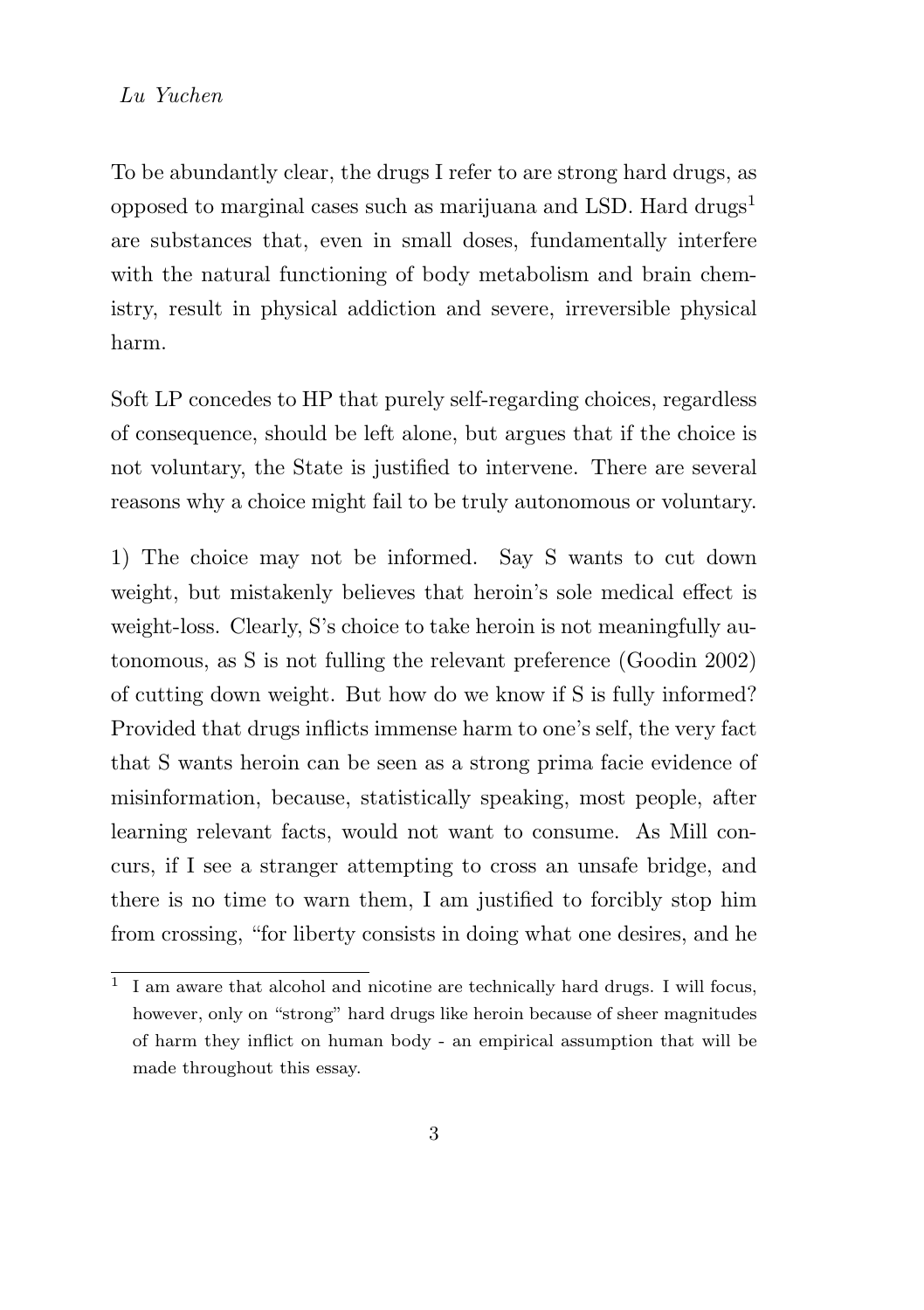does not desire to fall into the river." (Mill 2010). In this regard, soft LP warrants some restriction on access to drugs. At the minimum, it calls for better drug education and some sort of regulatory scheme for drug-users similar to but more stringent than that of cigarette, considering the greater harm of drugs.

2) The person might not be equipped with adequate mental faculty. If S is a young child, or insane, or in some other inadequate mental state at the time of action, the State has good reason to intervene in order to prevent unwitting self-harm. This adds to the strength of presumption against drug use, as the harm incurred by drug use similarly can be considered as potential evidence for mental incompetency. To use drugs, S has an additional burden of proof. Moreover, the neurological effect of addiction, which rewinds the reward system in the brain and leaves strong withdrawal effects, significantly curtails S's mental faculty. I do not argue here that at all times a drug addict is incapable of making a decision. However, when violent symptoms of withdrawal kick in, when the individual suffers from confusion, seizures, and many other physical and neurological deficiencies, I contend S's mental faculty is so severely deprived that invites intervention. S is making a meaningfully autonomous choice to consume drugs only when they is not affected by violent withdrawal effects. The State now is justified to place stronger restriction on access to drugs.

Opponents might object that initial consent is sufficient and S should not be required to stay "sober" each time they want heroin. What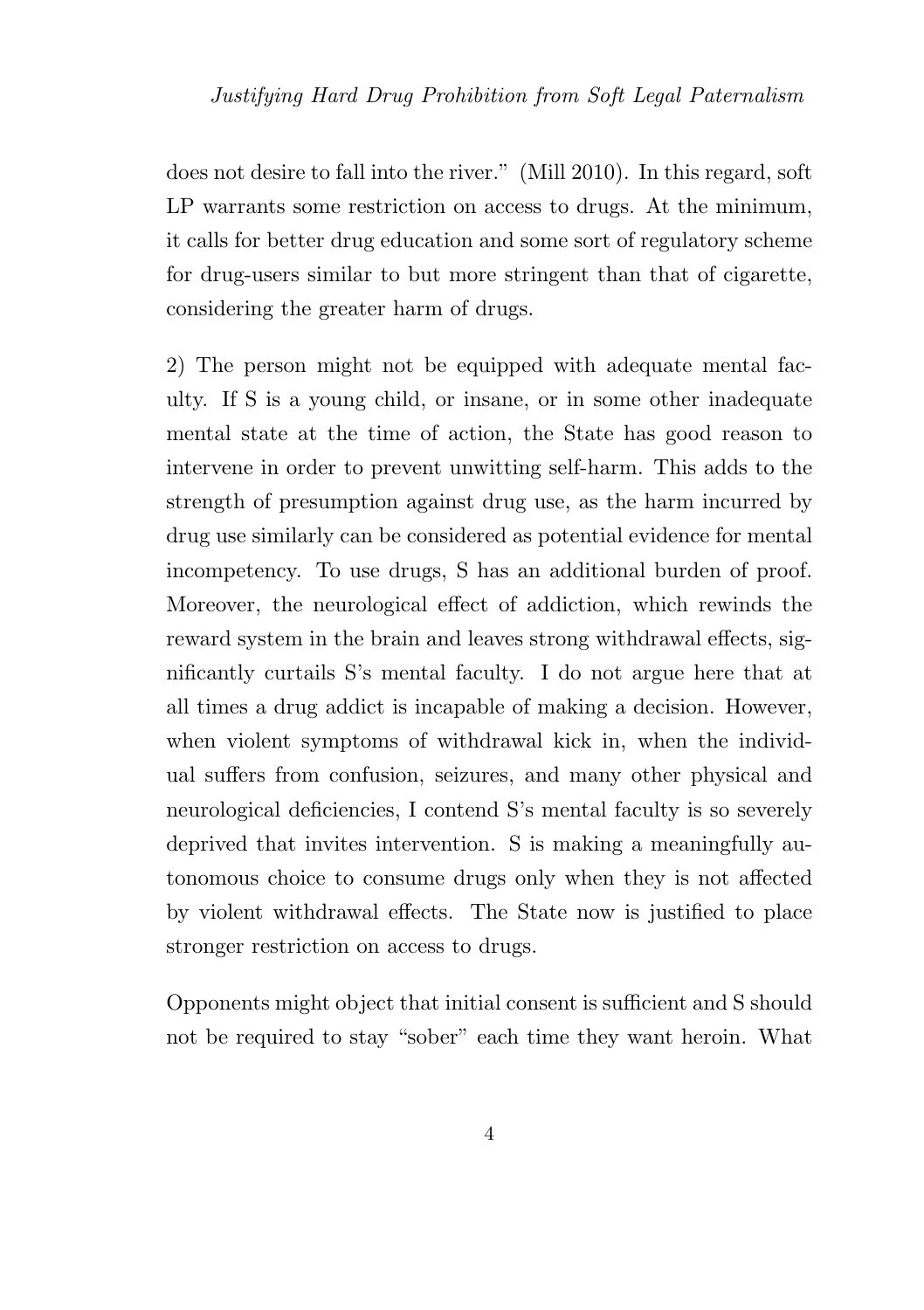#### Lu Yuchen

matters is that before using heroin for the first time, S is informed of the fact that heroin is highly addictive. If S understands ex-ante that the symptoms of withdrawal is so powerful that they would, at that moment, suffer from severe mental deficiency and become vulnerable to harmful decisions, S is nevertheless making a voluntary choice. According to HP then, S must be left alone with heroin.

In response, I point out that human preferences are dynamically inconsistent. It is dubious in principle that present-self can meaningfully commit future-self to a self-damaging decision that they may not later alter. In fact, many addicts regret and want to quit. Their ability to fulfil such preference, however, is terribly restricted, because of the way drugs physically change their brains. Most people who get into heroin never come out clean (inferred from Wilson 2002). Importantly, this response can be seen as a departure from HP because it essentially argues that even a fully voluntary self-regarding decision may allow intervention. Supporters of this argument like to point towards Mill's objection to slavery, who argued that "the principle of freedom cannot require that he should be free not to be free" (Mill 2010). If the total abdication of liberty is not permissible, it seems that the partial abdication of liberty warrants at least partial restriction. I argue that the loss of liberty in drug addiction is even greater than voluntary slavery. Note voluntary slavery is, after all, a contract, which could always be revoked. Certainly, if the State is willing to enforce such contract, the cost of running away from one's master is exceptionally high. Nevertheless, because the free will inside one's head can never be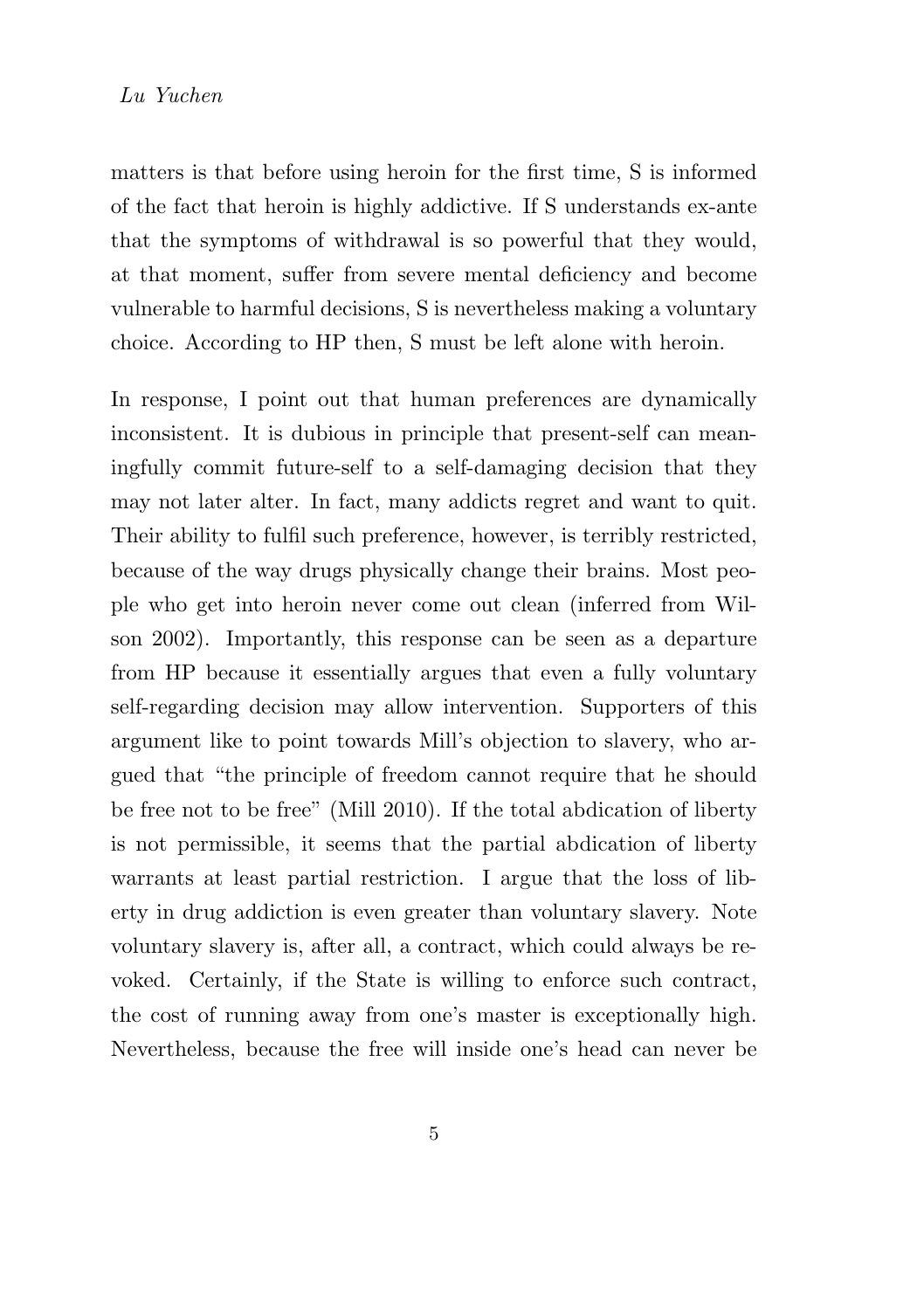denied by a contract, a slave always retains the freedom to be free again (as a matter as fact, throughout history many slaves broke free from their bondages, and, through the use of their unfettered free will, contributed tremendously to the society). In contrast, physical addiction gets into one's head and forever chains the user to its chemical stimulus. With current technology, treating addiction is paramount to treating cancer. There is no cure. Some might argue a slave loses control in all aspects of life, but addiction only forces one thing upon the individual, namely, drug-taking. However, the truth is that drugs consume people completely. Addicts lose interests in all other areas of life and desire nothing but drugs. Addicts steal, sell their bodies, and lie to loved ones ? maybe a lucky few still work normal jobs ? but whatever they do, they do it with the sole purpose to obtain money for more drugs. In a rare moment of clarity, they regret but their brains are far too damaged to materialize any dissent. Consequently, if voluntary slavery is not permissible, drugs are too not permissible.

Hard-boiled defenders of HP might discard Mill<sup>2</sup> and accept voluntary slavery as permissible. By and large, the arguments for such extreme accounts of individual freedom appeal to notions of self-ownership and human beings as inviolable ends-in-themselves (Nozick 2013). Bound by deontological constraints, the State must respect the choices and life plans individuals make for themselves,

<sup>&</sup>lt;sup>2</sup> It is tricky but possible to reconcile Mill's position with HP. Yet such attempts inevitably allow my previous argument for restriction on drugs. For brevity, I omit these considerations.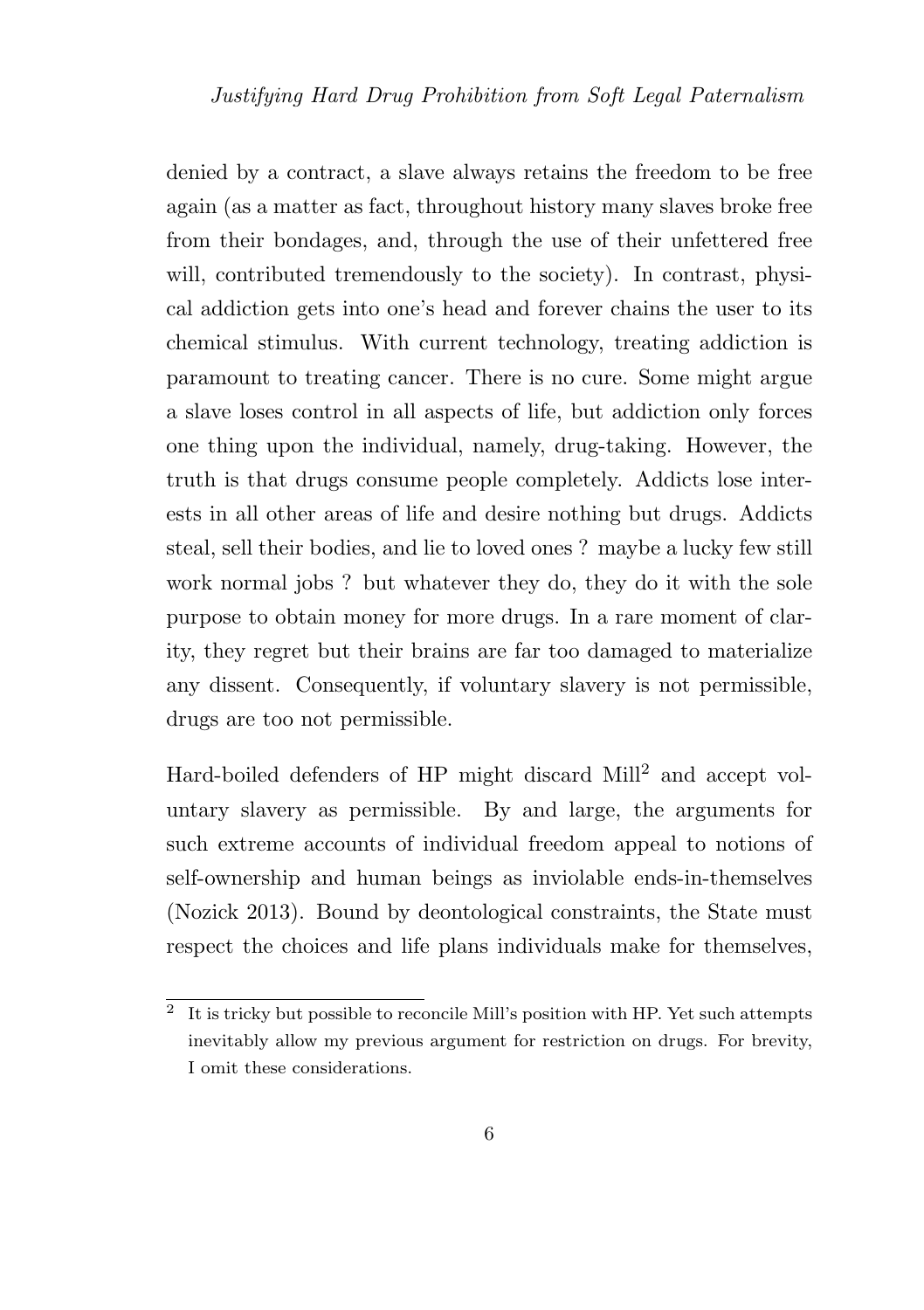## Lu Yuchen

even if such choices will in the future restrict the autonomy of their later selves. Suicide is often cited as an example here. By choosing to commit suicide, an individual annihilates his or her future autonomy once and for all. Yet it seems difficult to justify State prohibition on suicide. Similarly, if we are truly serious about the diversity of values among people, it is imaginable that someone would genuinely hate freedom and enjoy obeying commands. S might have a well-thoughtout life philosophy which values addiction and disdains liberty. For such a person, it seems we have no more ground to deny drugs from them, lest we propose a stronger LP which directly challenges HP<sup>3</sup> (Feinberg 1971).

Fortunately, it is safe to claim that such person is extremely few and far between. Crucially, the criteria for which access to drugs should be granted depends on subjective values, which is challenging and costly to verify externally. Even if the State designs some questionnaire which identifies those who do not care about liberty, others can easily emulate the attitude as an excuse to get drugs, without really believing in a single a word of it. In other words, they take drugs but never consented to be harmed and enslaved by addiction. (In fact, one can think of the extensive network of support and counselling against suicide precisely as the filter mechanism to prevent false consent to suicide.) All in all, the liberty gained by the few is outweighed by the loss of liberty for those who are wrongly allowed drugs. Law necessarily involves trade-offs (Husak 2003). In rear-end collisions, for example, the rear-end driver is almost always

 $\overline{3}$  Again, doable, but unfit for the length of this essay.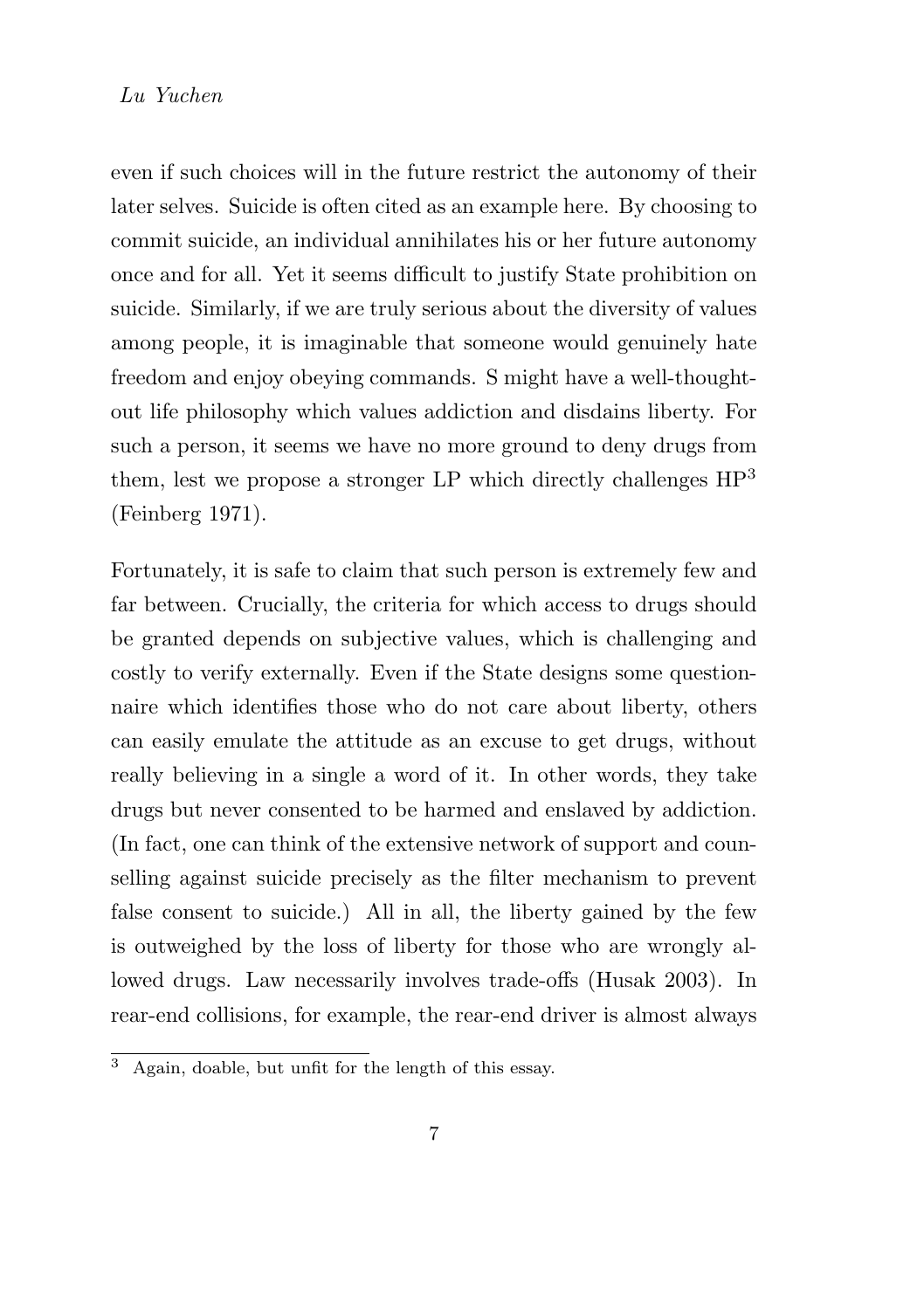held 100% at fault legally, whereas in reality, many other parties are often to be blamed. We design such law simply because the cost of determining precise responsibility is not worth the benefit. Similarly, in conclusion, I argue that while uncontroversial forms of LP fail to justify total restriction philosophically, as a matter of efficient legislation, the State is justified to continue current prohibition of drugs.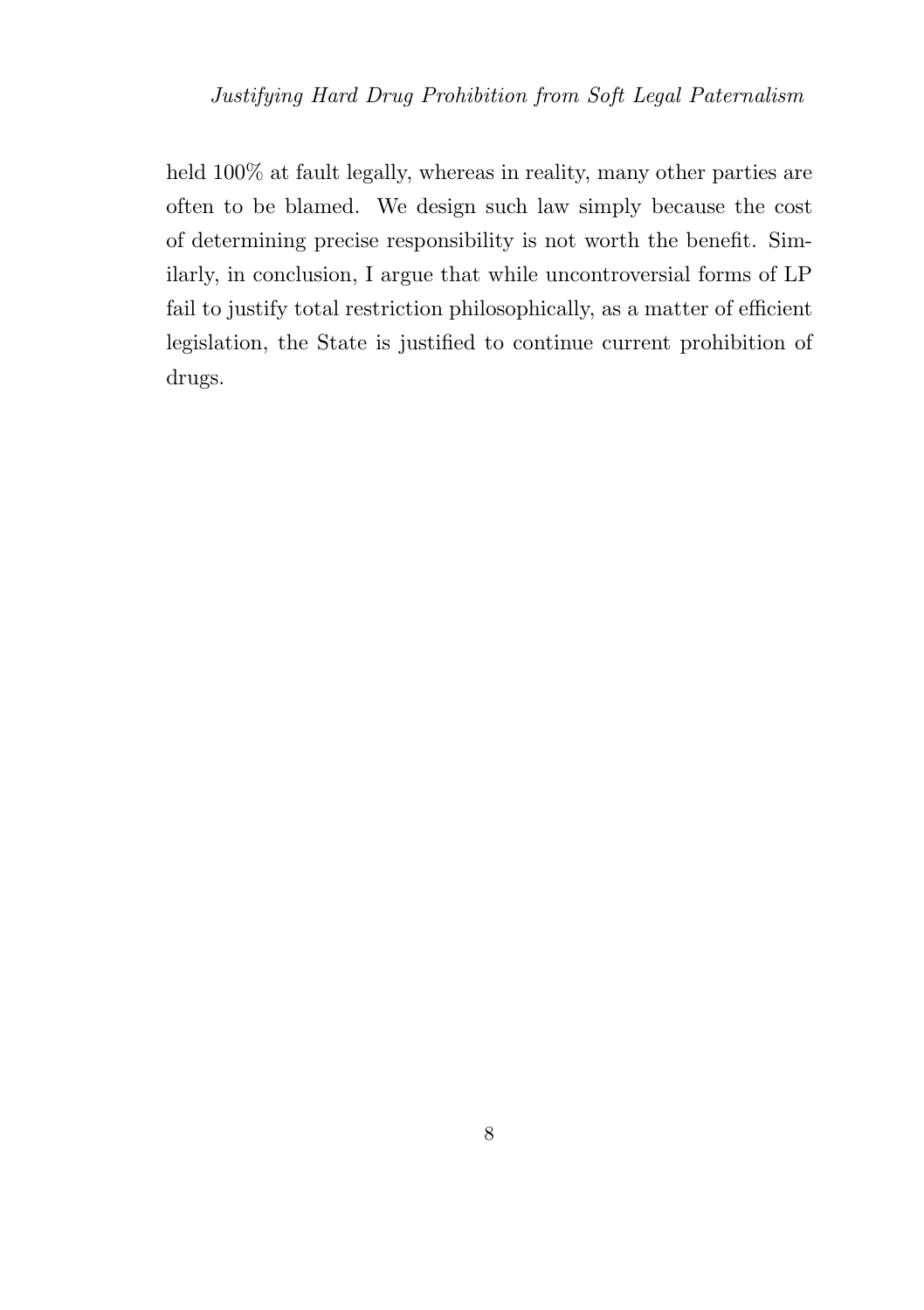# References

- [1] Boss, Judith A. (2008). Analyzing Moral Issues, New York, McGraw-Hill.
- [2] Feinberg, Joel. (1971). "Legal Paternalism," Canadian Journal of Philosophy 1.1: 105- 24.
- [3] Husak, Douglas N. (2003). "Legal Paternalism." The Oxford Handbook of Practical Ethics: 387-412.
- [4] Mill, John Stuart. (2010). On Liberty. London, Penguin.
- [5] Nozick, Robert. (2013). Anarchy, State, and Utopia. New York, Penguin.
- [6] Shapiro, Ian. (2010). "Limits of the Neoclassical Synthesis." The Moral Foundations of Politics. Yale University, New Haven. Open Yale Courses.
- [7] John Stuart Mill, 'Freedom of Action'.
- [8] James Q. Wilson, 'Against the Legalization of Drugs'
- [9] William F. Buckley Jr, et al. 'The War on Drugs is Lost'
- [10] Robert E. Goodin, 'Permissible Paternalism: Saving Smokers From Themselves'
- [11] All in Hugh LaFollette (ed.) Ethics in Practice: An Anthology. 2nd edition. Blackwell Publishing, 2002. Pp. 287-312.